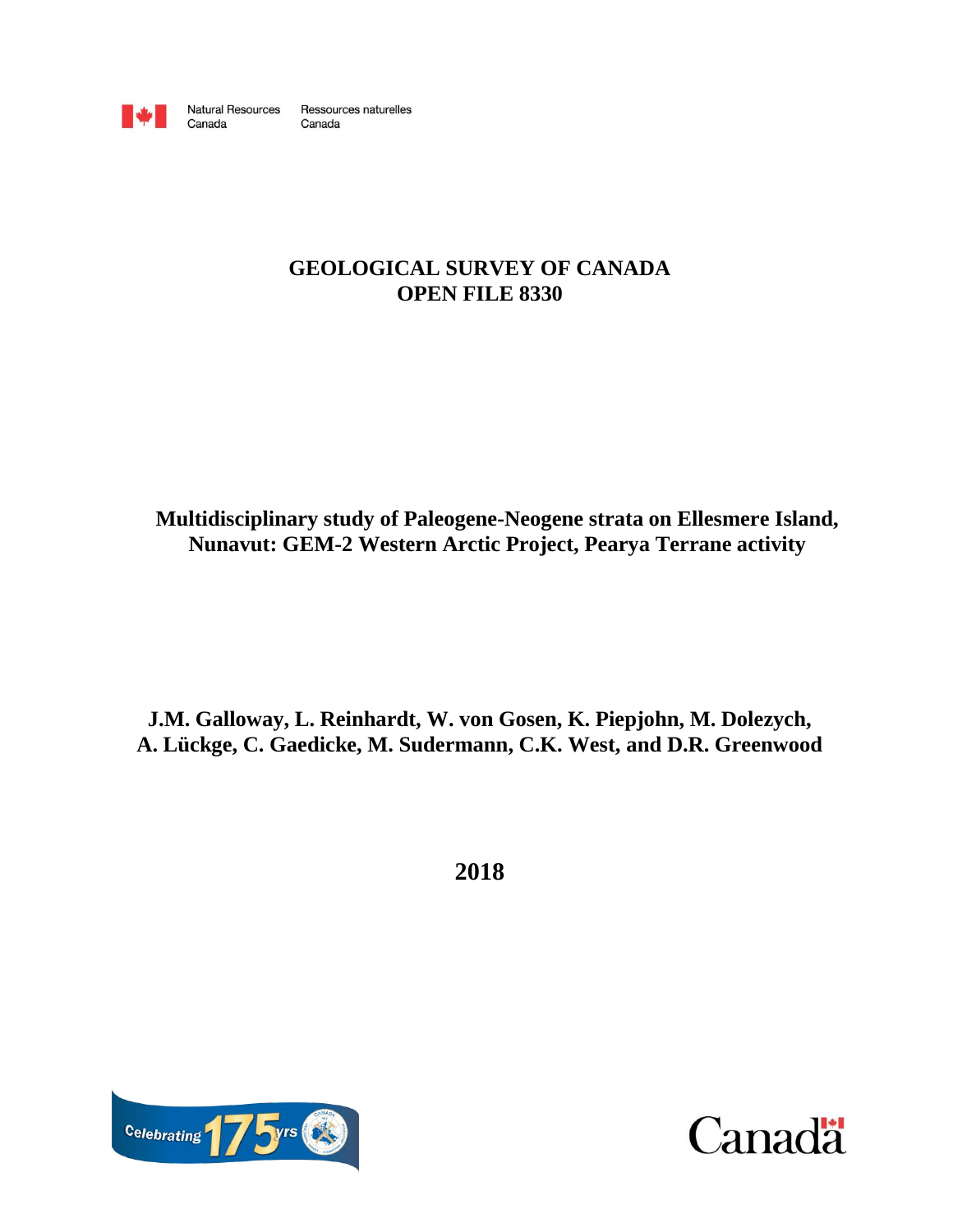

# **GEOLOGICAL SURVEY OF CANADA OPEN FILE 8330**

# **Multidisciplinary study of Paleogene-Neogene strata on Ellesmere Island, Nunavut: GEM-2 Western Arctic Project, Pearya Terrane activity**

# **J.M. Galloway<sup>1</sup> , L. Reinhardt<sup>2</sup> , W. von Gosen<sup>3</sup> , K. Piepjohn<sup>2</sup> , M. Dolezych<sup>4</sup> , A. Lückge<sup>2</sup> , C. Gaedicke<sup>2</sup> , M. Sudermann<sup>5</sup> , C.K. West<sup>6</sup> , and D.R. Greenwood<sup>5</sup>**

<sup>1</sup>Geological Survey of Canada, Calgary, Alberta

<sup>4</sup>Senckenberg Naturhistorische Sammlungen Dresden, Abteilung Museum für Mineralogie und Geologie, Dresden, Germany

<sup>5</sup>Department of Biology, Affiliate Department of Geology, Brandon University, Brandon, Manitoba

<sup>6</sup>Department of Geological Sciences, University of Saskatchewan, Saskatoon, Saskatchewan

# **2018**

© Her Majesty the Queen in Right of Canada, as represented by the Minister of Natural Resources, 2018

Information contained in this publication or product may be reproduced, in part or in whole, and by any means, for personal or public non-commercial purposes, without charge or further permission, unless otherwise specified. You are asked to:

- exercise due diligence in ensuring the accuracy of the materials reproduced;
- indicate the complete title of the materials reproduced, and the name of the author organization; and
- indicate that the reproduction is a copy of an official work that is published by Natural Resources Canada (NRCan) and that the reproduction has not been produced in affiliation with, or with the endorsement of, NRCan.

Commercial reproduction and distribution is prohibited except with written permission from NRCan. For more information, contact NRCan at [nrcan.copyrightdroitdauteur.rncan@canada.ca.](mailto:nrcan.copyrightdroitdauteur.rncan@canada.ca)

Permanent link: https://doi.org/10.4095/306343

This publication is available for free download through GEOSCAN [\(http://geoscan.nrcan.gc.ca/\)](http://geoscan.nrcan.gc.ca/).

#### **Recommended citation**

Galloway, J.M., Reinhardt, L., von Gosen, W., Piepjohn, K., Dolezych, M., Lückge, A., Gaedicke, C., Sudermann, M., West, C.K., and Greenwood, D.R., 2018. Multidisciplinary study of Paleogene-Neogene strata on Ellesmere Island, Nunavut: GEM-2 Western Arctic Project, Pearya Terrane activity; Geological Survey of Canada, Open File 8330, 13 p. https://doi.org/10.4095/306343

Publications in this series have not been edited; they are released as submitted by the author.

<sup>2</sup>Bundesanstalt für Geowissenschaften und Rohstoffe, Hannover, Germany

<sup>3</sup>Friedrich-Alexander-Universität Erlangen-Nürnberg, Geozentrum Nordbayern, Erlangen, Germany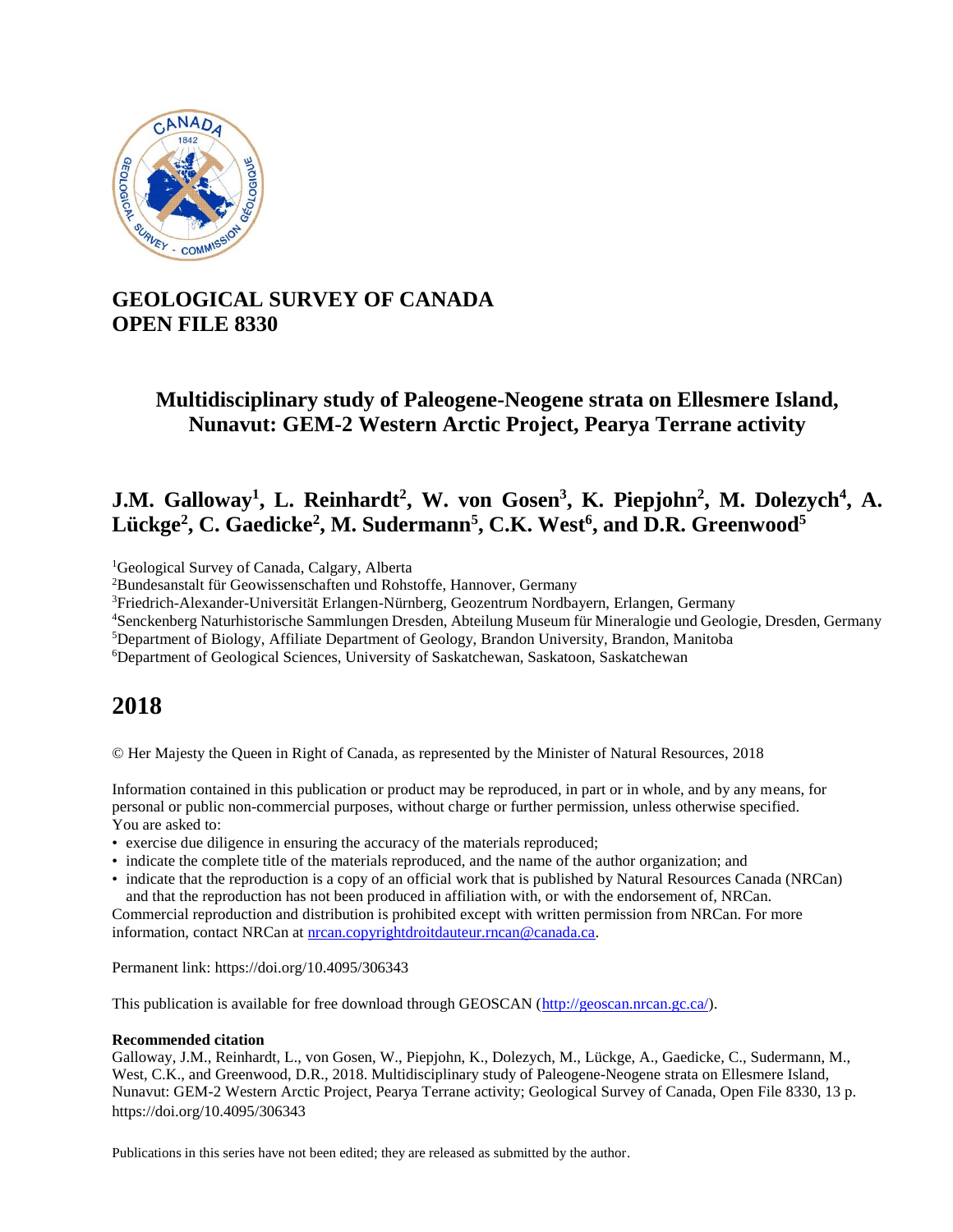# **TABLE OF CONTENTS**

## **LIST OF FIGURES**

| Figure 1 Map of the Geo-Mapping for Energy and Minerals Program Project study areas.    |  |
|-----------------------------------------------------------------------------------------|--|
|                                                                                         |  |
| Figure 2 NTS map grid of Northeastern Ellesmere Island showing the locations and NTS    |  |
| map references for Yelverton Inlet base camp, Wootton Peninsula camp, and Stenkul Fiord |  |
|                                                                                         |  |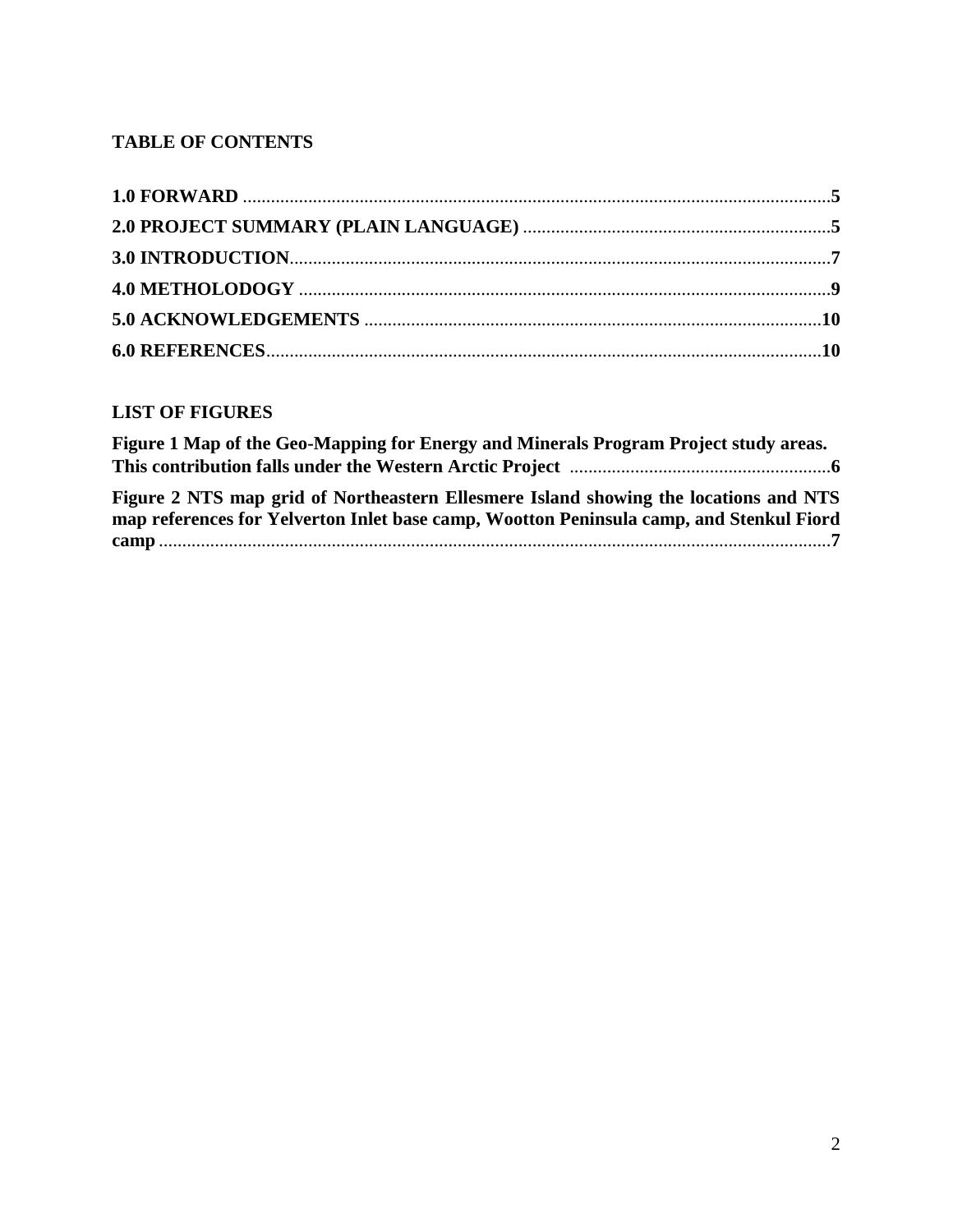## **1.0 FORWARD**

The Geo-mapping for Energy and Minerals (GEM) program is laying the foundation for sustainable economic development in the North. The Program provides modern public geoscience that will set the stage for long-term decision making related to responsible land-use and resource development. Geoscience knowledge produced by GEM supports evidence-based exploration for new energy and mineral resources and enables northern communities to make informed decisions about their land, economy and society. Building upon the success of its first five-years, GEM has been renewed until 2020 to continue producing new, publically available, regional-scale geoscience knowledge in Canada's North.

During the 2017 field season, research scientists from the GEM program successfully carried out 27 research activities, 26 of which will produce an activity report and 12 of which included fieldwork. Each activity included geological, geochemical and geophysical surveying. These activities have been undertaken in collaboration with provincial and territorial governments, Northerners and their institutions, academia and the private sector. GEM will continue to work with these key partners as the program advances.

## **2.0 PROJECT SUMMARY (PLAIN LANGUAGE)**

We are conducting integrative and multi-disciplinary structural and stratigraphic research to precisely date the timing of structural deformation associated with the Eurekan deformation to provide new insight into the tectonic evolution of the Arctic. Our study is also expected to provide insight into Paleocene and Eocene climates of the Canadian High Arctic. This work is a contribution to the Pearya Activity within the Western Arctic Project of the GEM Program of the Geological Survey of Canada.

We conducted a 4-week field program in July and August 2017 on Ellesmere Island that was led by Bundesanstalt für Geowissenschaften und Rohstoffe (BGR; German Federal Institute for Geosciences and Natural Resources) and the Geological Survey of Canada. Two side camp locations were targeted for detailed structural and stratigraphic study: Stenkul Fiord (southern Ellesmere Island, NTS 049D/5) and Wootton Peninsula, northeastern Ellesmere Island (NTS 340F/4; Figures 1, 2). Our field-based mapping and detailed stratigraphic studies included sedimentology and collection of mudrock and sediments for isotopic, element geochemical, organic geochemical, paleontological, and palynological analyses.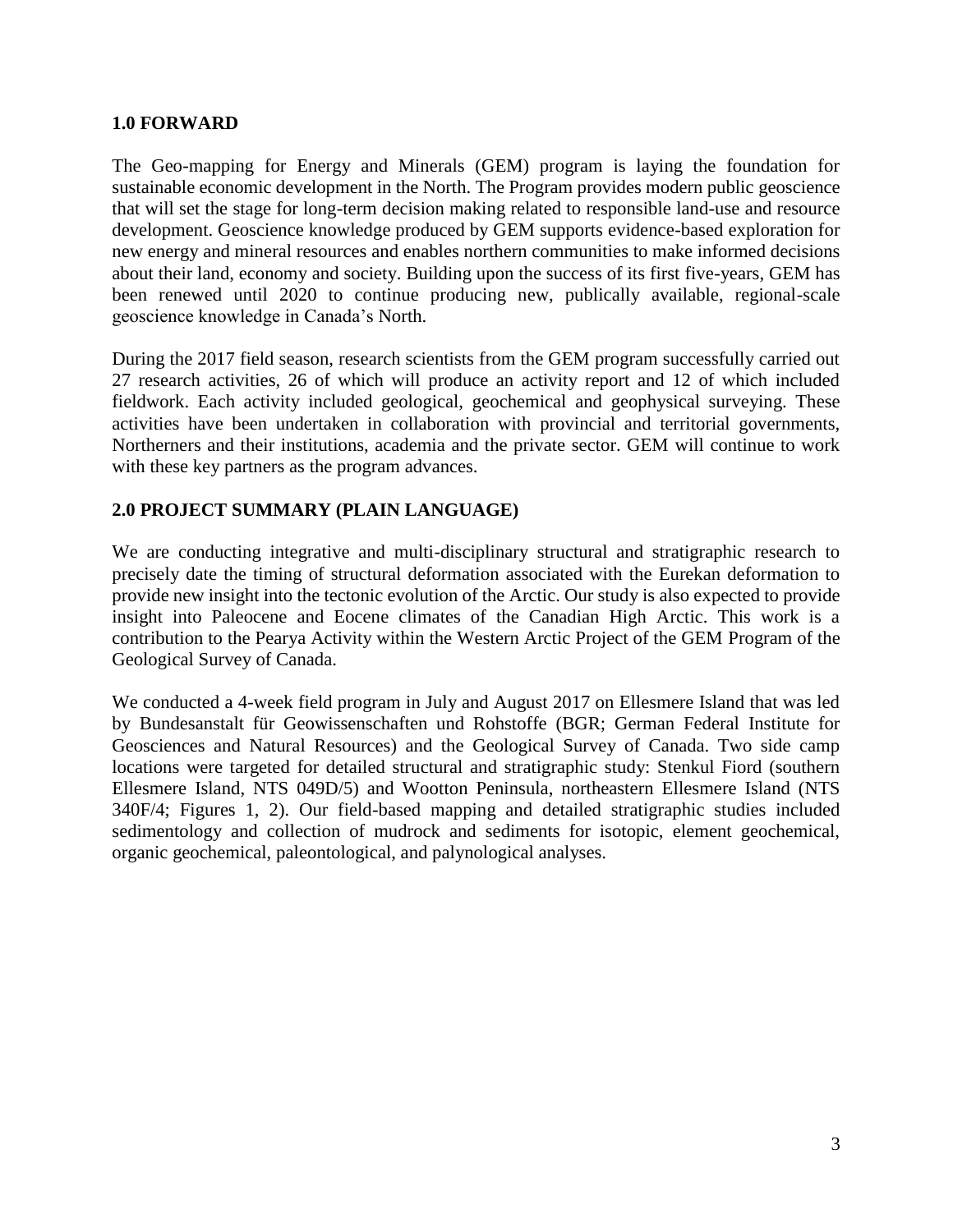

**Figure 1: Map of the Geo-Mapping for Energy and Minerals Program Project study areas. This contribution falls under the Western Arctic Project**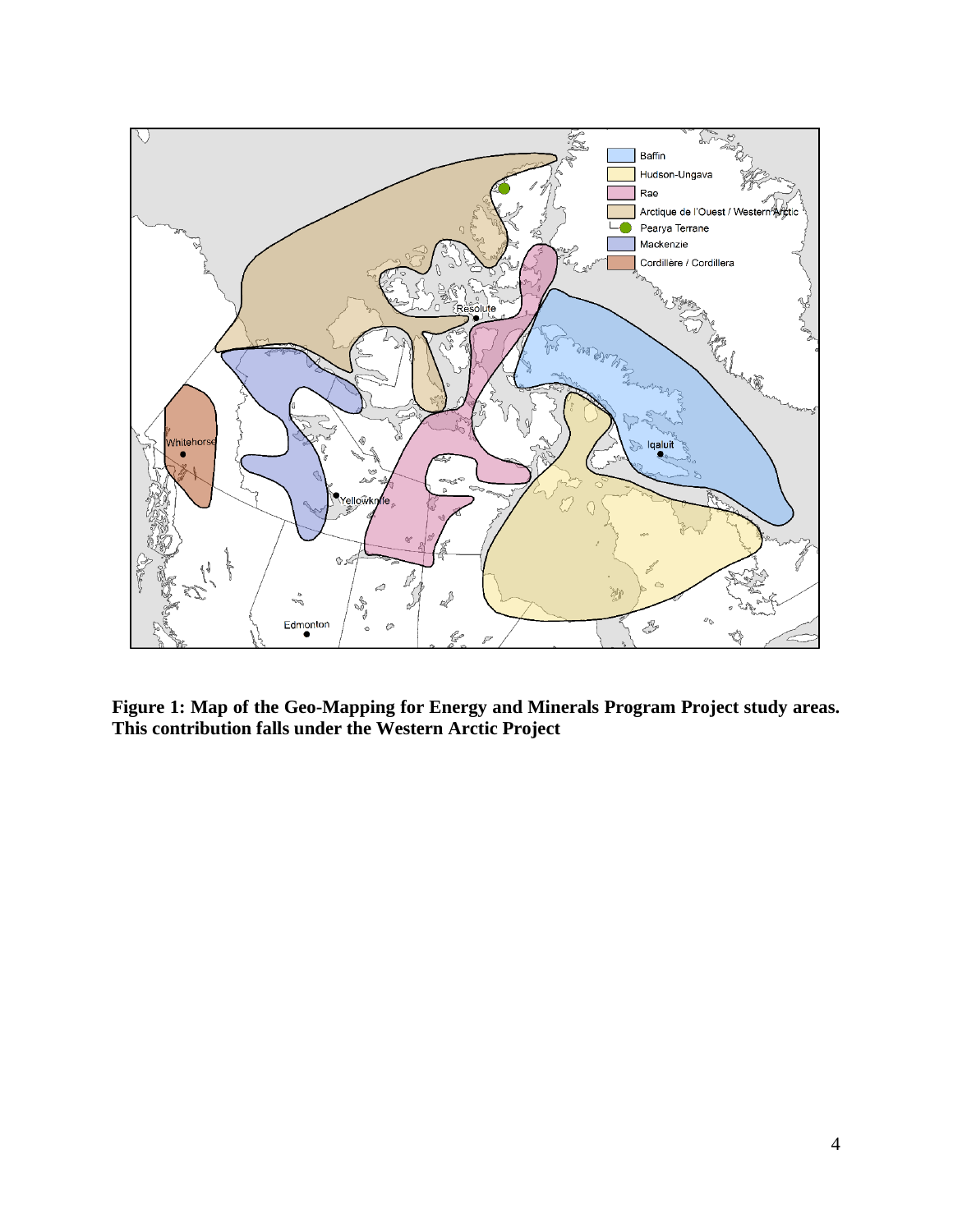

**Figure 2. NTS map grid of Northeastern Ellesmere Island showing the locations and NTS map references for Yelverton Inlet base camp, Wootton Peninsula camp, and Stenkul Fiord camp**

### **3.0 INTRODUCTION**

Clastic Upper Cretaceous to Paleogene deposits of Ellesmere Island are preserved in mostly faultbounded basins (Miall, 1986). These strata are interpreted as being syn-deformational with the Eurekan Orogeny (Miall, 1984; Ricketts and McIntryre, 1986) or post-depositionaly affected by Eurekan deformation (Piepjohn et al., 2015, 2016 and references therein). Despite abundant floral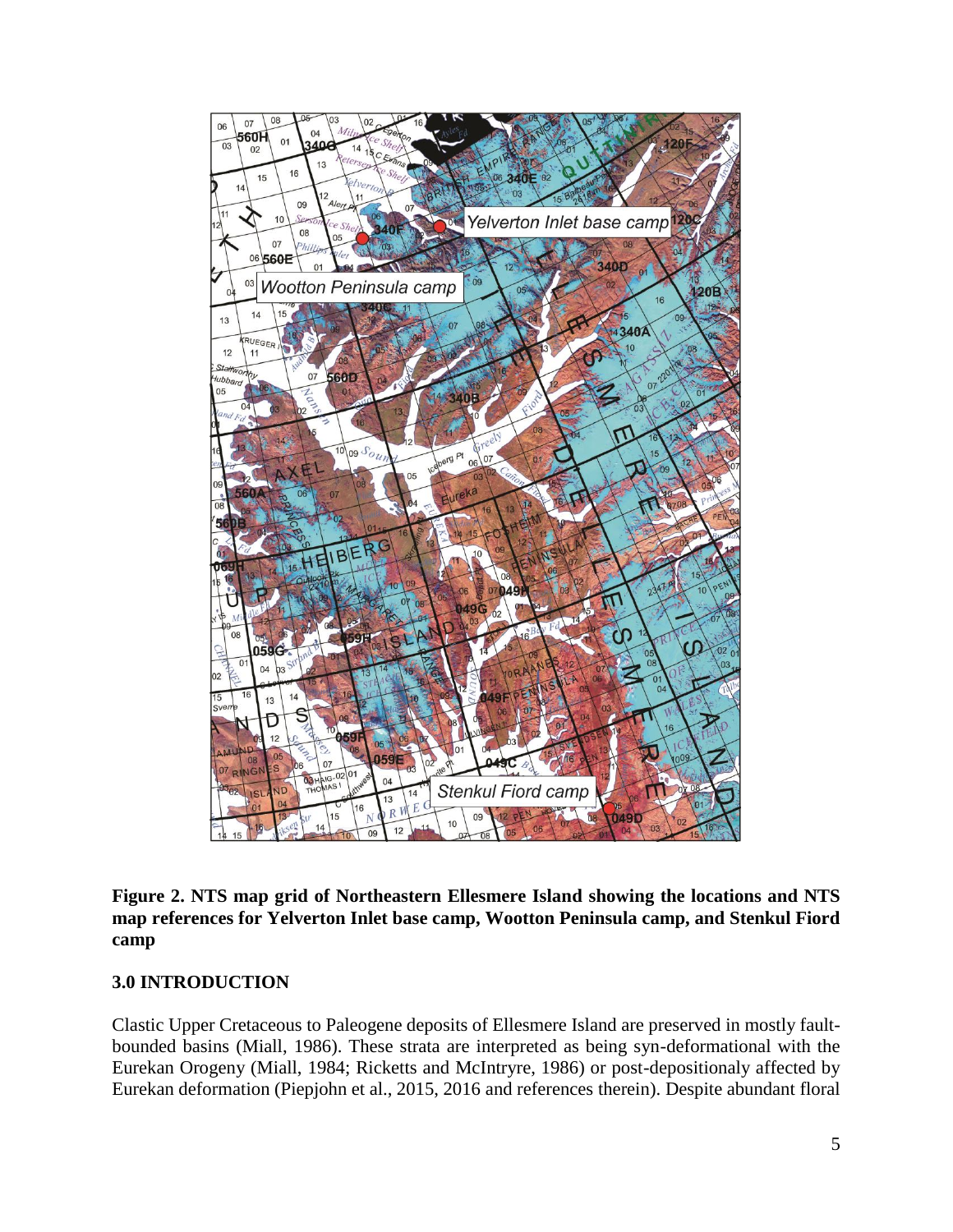and faunal fossil remains (e.g., McIntyre 1992, 1994; Harrington et al., 2012; West et al., 2015 and references therein), the timing of deposition is not precisely constrained due to complex structural relationships. Dating of these strata will provide insight into the precise timing of Eurekan deformation and the tectonic history of the Arctic, as well as the impact of Paleogene hyperthermals on high-latitude ecosystems.

The mainly clastic sediments of the Margaret Formation of the Eureka Sound Group (stratigraphic nomenclature after Miall, 1986) are exposed at Stenkul Fiord (Figure 2). Here the Eureka Sound Group is up to 480 m thick and comprises predominantly non-marine sandstones, mudstones, coal, and minor siltstones (e.g., Riediger and Bustin, 1987). Four informal members are described by Riediger and Bustin (1987) and interpreted to have been deposited during two transgressiveregressive sequences that lasted from the early(?) Paleocene to late Paleocene and the second from late Paleocene to late Eocene. Reinhardt et al. (2017) and von Gosen et al. (submitted) also differentiate four units within the Margaret Formation at Stenkul Fiord based on geochronogy of volcanic ash layers, preserved in coals, and interpretative mapping. However, precise dating of stratigraphic units has remained problematic due to a protracted history of sedimentation, deformation, uplift, and erosion of strata associated with Eurekan deformation (von Gosen et al., submitted).

The Paleocene and Eocene was also a time of dynamic climate; the hyperthermals of the early Eocene are considered to be some of the most abrupt warming events of the Cenozoic (Zachos et al., 2008), when mean annual sea surface temperatures and mean annual air temperatures exceeded 8 °C to 18 °C (Weijers et al., 2007; Eldrett et al., 2009; Huber and Caballero, 2011; Pross et al., 2012; West et al., 2015). Climate warming at this time affected high latitude terrestrial vegetation comprised of Cupressaceae, palms, and even mangroves growing above 72 °N (Suan et al., 2017).

On Ellesmere Island, palynological studies reveal diverse vegetation consisting of Cupressaceae, Pinaceae, and angiosperms (McIntyre, 1994; Kalkreuth et al., 1996). These previous analyses show widely variable proportions of pollen and spores types. For example, angiosperm pollen ranges from 2-60% and Taxodiaceae pollen ranges from 7-87% at Stenkul Fiord (*n*=26 samples). This variability suggests that highly dynamic ecosystems existed during this time. Despite this previous palynological research, several questions remain including correlation to other sections, refined biostratigraphic age control, and high-latitude terrestrial vegetation composition that may be addressed through integration of quantitative palynology with the field-based structural study and planned geochemical, macrofloral, and other analyses. Emerging stratigraphic marker horizons and geochronological age control in coal-bearing estuarine and fluvial-deltaic sediments spanning the Paleocene/Eocene transition are reported by Reinhardt et al. (2010, 2013, 2017) and von Gosen et al. (submitted).

We returned to the site to conduct field-based interpretative mapping and to sample for additional ash layers as well as pollen, spores, and dinoflagellate cysts that are reported to be well-preserved in these sediments (McIntyre, 1994; Kalkreuth et al., 1996). Abundant and exceptionally wellpreserved plant macrofossils also occur at this locality, but their precise stratigraphic context was previously unknown (West et al., 2015).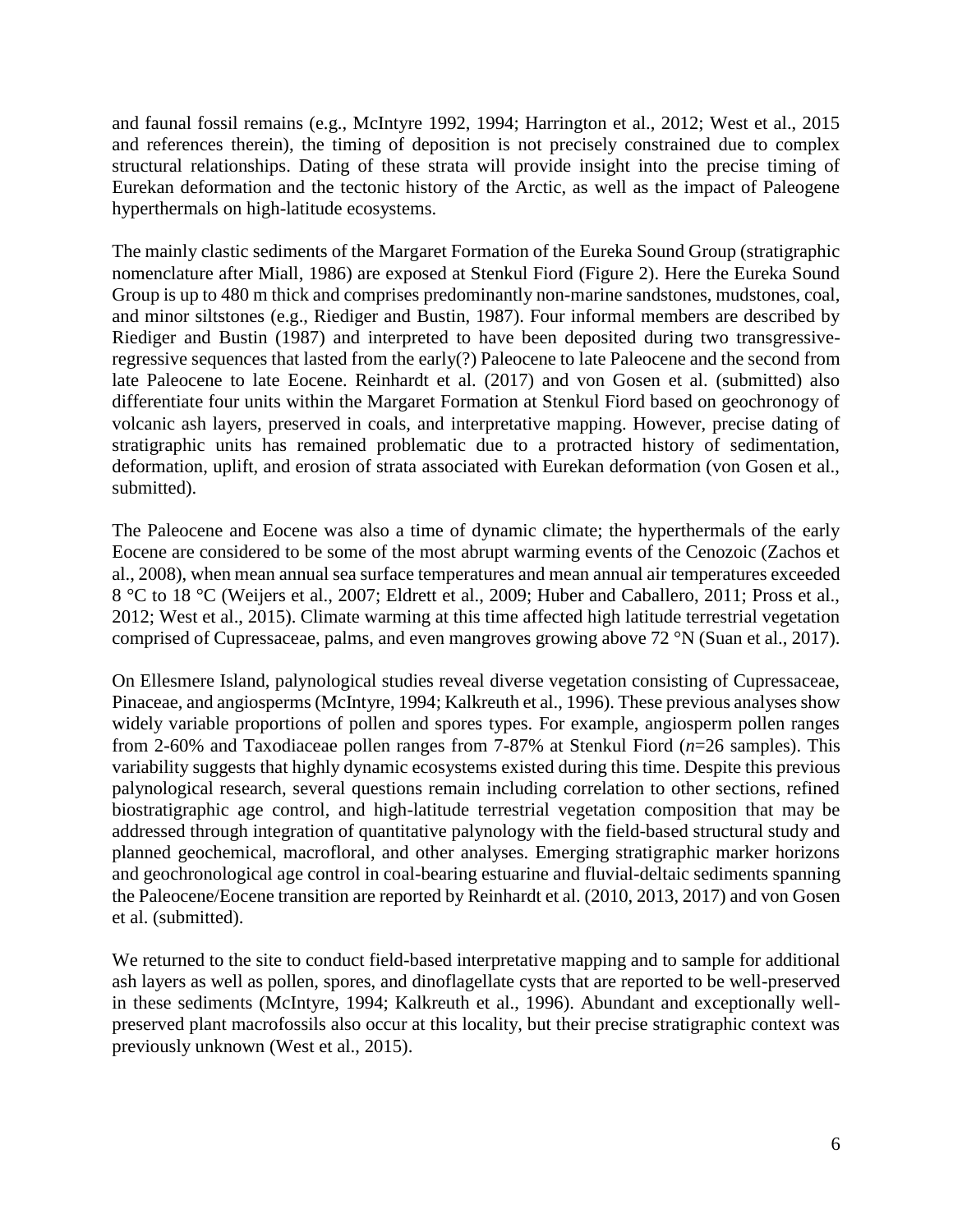Farther north on Wootton Peninsula (Figure 2), much less was known regarding basic stratigraphy and structural relationships. Wottoon Peninsula and other localities on northeastern Ellesmere Island were visited by GSC scientists H.P. Trettin and T.O. Frisch for the purpose of sampling Upper Cretaceous Hansen Point volcanics (NTS map sheets 340C, 340F, 560D; Trettin, 1996). Volcanic strata at Wootton Peninsula are described as being overthrust from the southeast by Succession 1 of Pearya (Trettin, 1996). Fault blocks or Late Cretaceous-aged land-slides of map unit W3 are reported as occurring in the southwestern part of this area (Trettin, 1996). Upper Cretaceous and Cenozoic strata were investigated in the field by D.G. Wilson in 1975 (Wilson, 1976). Wilson (1976) reports Eureka Sound Formation as consisting of a minimum (base not exposed) of 500 m of interbedded clayey siltstone and sandstone that he separates, based on relative proportion of sandstone, into two units. In the lower part of the succession, siltstone predominates over sandstone while in the upper part sandstone predominates over siltstone. Samples were collected at that time by D.G. Wilson for paleontolgoical analysis for the purposes of biostratigrapic age control (Hopkins, 1975; Jeletzky, 1975). These fossils included palynomorphs and an ammonite fragment preserved in a concretion (Field No. 75-WR-13-4;  $82^{\circ}$  21'10"N,  $84^{\circ}$  32'20"W NTS-340F and 560E; GSC C-number C-55022). The ammonite fragment is identified by Jeletzky (1975) as being *Baculites*-like but he notes that the specimen does not exhibit any trace ammonite-like structures (e.g., suture lines) and is therefore rejected as being an ammonite. GSC Research Scientist Dr. David McNeil analyzed samples collected from northeastern Ellesmere Island identified as being sampled from Eureka Sound Group strata (sample locations, Field Nos., and GSC C-numbers as follows:  $82^{\circ}$  18'50"N,  $84^{\circ}$  30'00", 75-WR-11-1, C-55015; 75-WR-11-3, C-55017 and 82<sup>0</sup> 21'10"N, 84<sup>0</sup> 32'30"W 75-WR-13-1, C-55019; 75-WR-13-2, C-56020; 75-WR-13-3, C-55021) for microfossils (foraminifera). All samples were barren of microfossils (McNeil, 1998). GSC Research Scientist Dr. David McIntyre analyzed the same samples as reported in McNeil (1998) for palynomorphs. The samples contain few specimens of pollen, spores, and dinoflagellate cysts and these suggest a probable late Paleocene age. The author notes that the samples may range into the early Eocene (McIntyre, 1998). The presence of dinoflagellate cysts in the samples indicate deposition in a nearshore marine environment and some of the samples contain pollen of Maastrichtian age (also noted by Hopkins, 1976) and interpreted by McIntyre (1998) as being reworked into Paleocene strata.

We conducted a  $\sim$ 2 week field-based research program on Wootton Peninsula to collect basic information on stratigraphy and structural relationships that will be used to provide insight into the timing of Eurekan deformation on northernmost Ellesmere Island.

## **4.0 METHODOLOGY**

While at the two field localities structural relationships were analyzed, ash layers were identified and collected for geochronological analyses (BGR), mudrock was collected for isotopic and geochemical analyses (BGR), and paleontological samples (microfossil teeth of vertebrates, fish remains, and macrofloral and palynological collections) were collected under a Class 2 Nunavut Territory Palaeontologist Permit No. 2017-093P by Dr. Jennifer Galloway. We report here only on palynology samples collected under this permit by GSC Research Scientist Dr. Jennifer Galloway and Masters of Science candidate Markus Sudermann (palynology, co-supervised by Dr. David Greenwood and Dr. Jennifer Galloway at Brandon University).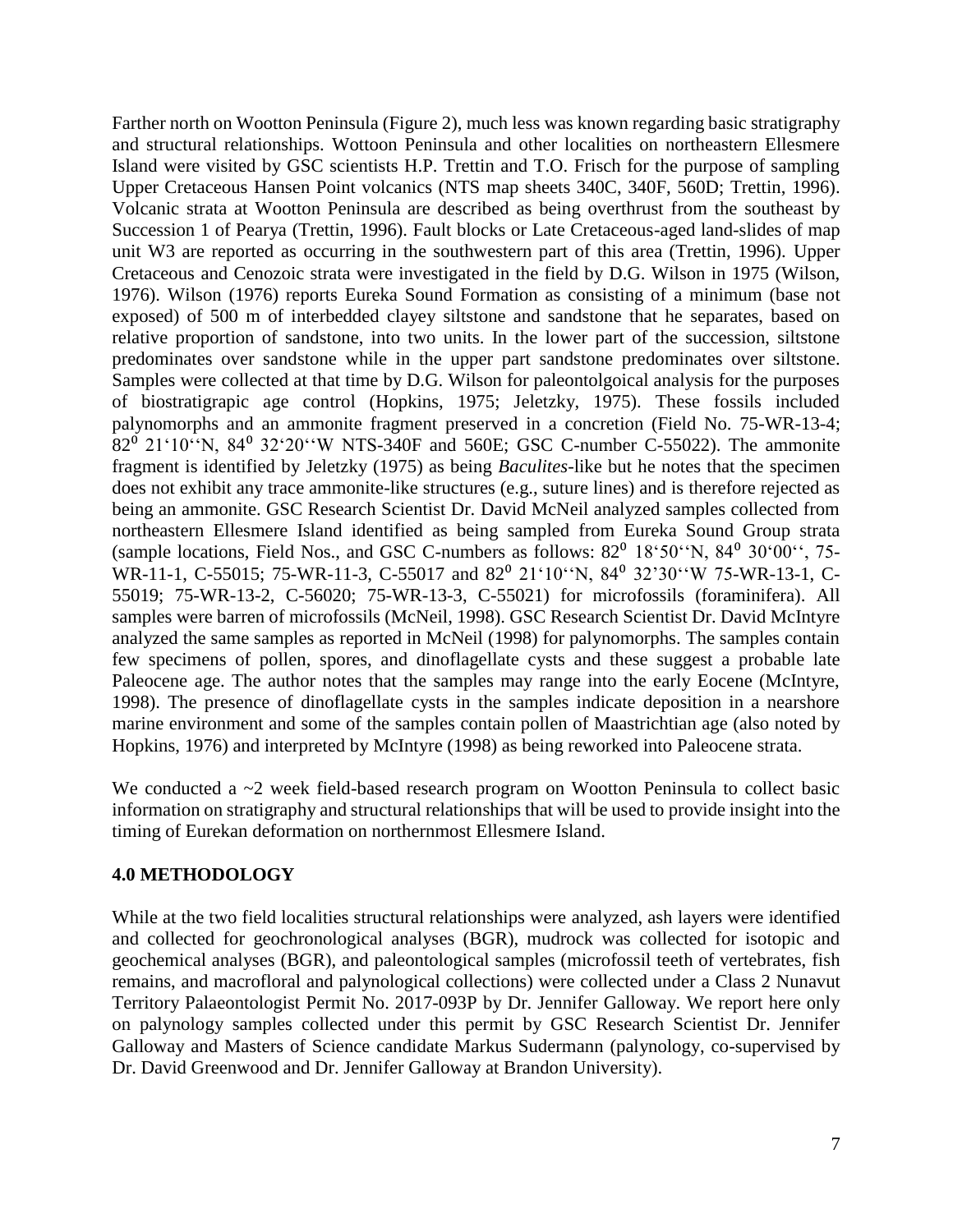Small rock samples (~100 g) were collected for analysis of microscopic pollen, spores, and algal cysts (*n*=205 samples) from two measured sections at Stenkul Fiord through the Margaret Formation, one measured section at Wootton Peninsula through an unknown stratigraphic unit, and multiple grab samples at both localities for biostratigraphic age control. We were not able to precisely locate the localities of Wilson (1976) at Wootton Peninsula. Samples were transported to the Geological Survey of Canada, Calgary, for curation (on-going) and chemical digestion in the GSC Calgary Palynology Laboratory (pending). Following maceration, the samples will be analyzed for pollen, spores, and other palynomorphs using high-powered light microscopy to provide biostratigraphic age control of the material for integration with other chronostratigraphic techniques.

Larger (~1 kg) samples of clastic material were collected for isolation and identification of vertebrate teeth (*n*=2; to be conducted by Dr. Alex Dutchak at the University of Calgary).

We unexpectedly encountered fossil fish remains ( $n=5$ ) at the Wootton Peninsula in strata of an unknown lithostratgraphic unit. Analyses will be focused on defining the age of host strata using palynology and identification of the fossil fish material (analyst to be determined).

## **5.0 ACKNOWLEDGEMENTS**

This work represents a component of the Circum-Arctic Structural Events research program (CASE 19 - expedition) of the Federal Institute for Geosciences and Natural Resources (BGR, Hannover, Germany) led by Dr. Karsten Piepjohn. Werner von Gosen gratefully acknowledges financial support from the German Research Foundation (DFG, Project. GO 405/13-1). We are grateful for logistics support from Polar Continental Shelf Program (PCSP, Resolute Bay, Nunavut) and to Florian Schroll for field assistance and to wildlife monitor Thomas Kiguktak from the community of Grise Fiord. We thank the curation staff at GSC Calgary (Rick Fontaine) and the assistance of Jennifer MacQuarrie and Leanne Tingley for sample management. We thank the GEM Western Arctic management, science, and administrative team (Carl Ozyer, Keith Dewing, Marlene Francis), the GSC Calgary operations team for field work logistics support (Isabelle Blanchette), and GSC Calgary drafting assistance (Christine Deblonde for Fig. 2).

### **6.0 REFERENCES**

Eldrett, J.S., Greenwood, D.R., Harding, I.C., Huber, M. 2009. Increased seasonality through the Eocene to Oligocene transition in northern high latitudes. Nature 459, 969-973. doi: 10.1038/nature08069.

Harrington, G.J., Eberle, J., Le-Page, B.A., Dawson, M., Hutchinson, J.H. 2012. Arctic plant diversity in the Early Eocene greenhouse. Proceedings. of the Royal Society., Biol. Sci. 279-, 1515-1521. doi: 10.1098/rspb.2011.1704.

Hopkins, W.S. 1975. Palynology report on five field samples from the west side of Yelverton bay, northern Ellesmere Island, N.W.T., submitted by D. Wilson, 1975 (NTS 340F). Geological Survey of Canada Paleontological Report T-26-WSH-1975, 2 p.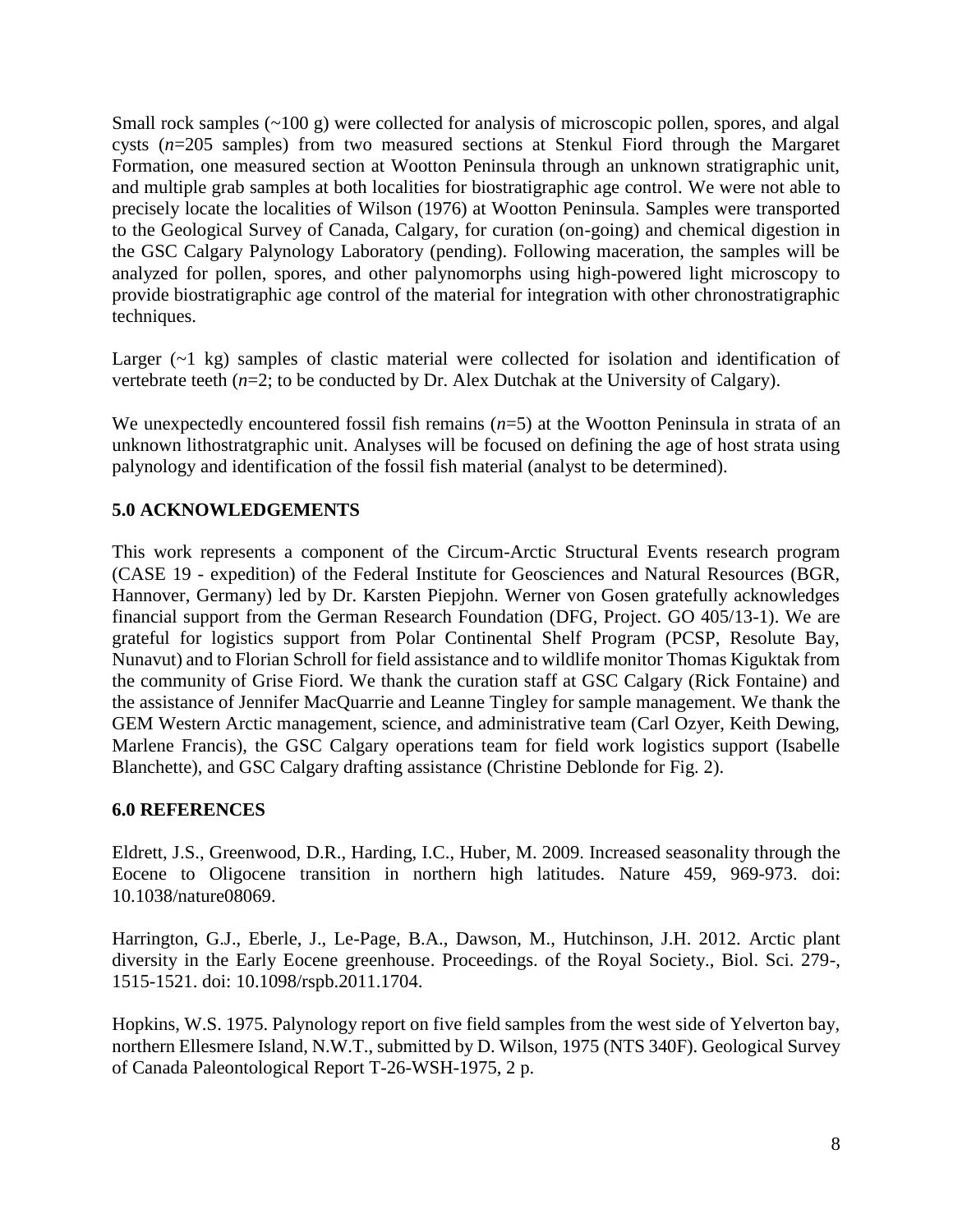Huber, M., Caballero, R. 2011. The early Eocene equable climate problem revisited. Climate of the Past 7, 603-633. doi: 10.5194/cp-7-603-2011.

Jeletzky, J.A. 1975. Report on Cretaceous and Jurassic fossils collected by D.J. [G] Wilson, Geological Survey of Canada, I.S.P.G., Calgary on Ellesmere Island, NWT, in 1975 and submitted for identification on Sept. 18, 1975. (NTS-340C, 340D, 340F). Geological Paleontological Report Km-24-1975-JAJ, 11 p.

Kalkreuth, W.D., Reiediger, C.L., McIntyre, D.J., Richardson, R.J.H, Fowler, M.G., Marchioni, D. 1996. Petrological, palynological, and geochemical characteristics of Eureka Sound Group coals (Stenkul Fiord, southern Ellesmere Island, Arctic Canada). International Journal of Coal Geology 30, p/ 151-182.

McIntyre, D.J. 1992. Report on palynology of nine samples from Ellesmere Island and Mackenzie Valley, Northwest Territories (NTS 49 G/16 and 96 C). Submitted by J. Basinger and D. Greenwood, University of Saskatchewan. Geological Survey of Canada, Paleontological Report 3-DJM-1992, 1 p.

McIntyre, D.J. 1994. Palynology of twenty-six samples from Eureka Sound Group Coal Measures, Stenkul Fiord, Ellesmere Island (NTS 49 D/5). Samples collected by W.D. Kalkreuth. Geological Survey of Canada, Paleontological Report 14-DJM-1994, 6 p.

McIntyre, D.J. 1998. Palynological determinations on Upper Cretaceous and Lower Teritary samples from the Arctic Islands. Geological Survey of Canada Paleontological Report 1-DJM-1998, 12 p.

McNeil, D.H. 1998. Micropaleontology report on eight-nine samples from Cretaceous and Tertiary rocks of Ellesmere, Ellef Ringnes, and Melville isalnds, Arctic Archipelago (NTS 39H, 39E-F, 49D, 49E, 69F, 79B, 120B, 120C-D and 340F-560E). Report requested by J.C. Harrison, Regional Geoscience Subdivision, GSC Calgary. Geological Survey of Canada Paleontological Report 6- DHM-1998, 15 p.

Miall, A.D. 1984. Variations in fluvial style in the lower Cenozoic synorogenic sediments of the Canadian Arctic Islands. Sedimentary Geology 34, 499-523.

Miall, A.D. 1986. The Eureka Sound Group (Upper Cretaceous-Oligocene), Canadian Arctic Islands. Bulletin of Canadian Petroleum Geology 34, 240-270.

Piepjohn, K., von Gosen, W., Tessensohn, F. 2016. The Eurekan deformation in the Arctic: an outline. Journal of the Geological Society London 173, 1007-1024. doi: 10.1144/jgs2016-08.

Piepjohn, K., von Gosen, W., Tessensohn, F., Reinhardt, L., McClelland, W.C., Dallmann, W., Gaedicke, C., Harrison, C. 2015. Tectonic map of the Ellesmerian and Eurekan deformation belts on Svalbard, North Greenland, and the Queen Elizabeth Islands (Canadian Arctic). Arktos 1 (12), 1-7. doi: 10.1007/s41063-015-0015-7.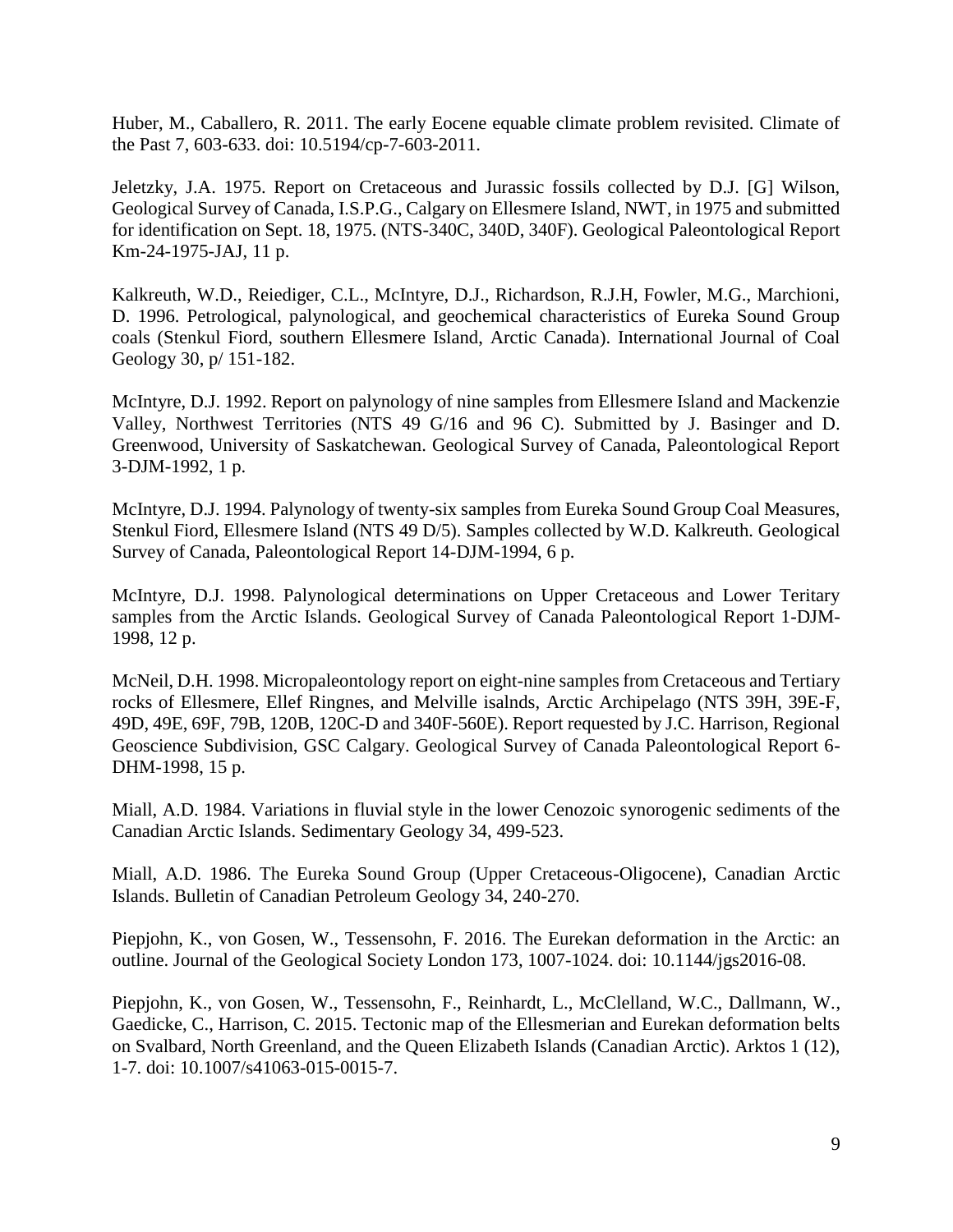Pross, J. et al. [not complete, long list of additional authors should be cited] 2012. Persistent neartropical warmth on the Antarctic continent during the early Eocene epoch. Nature 488, 73-77. doi: 10.1038/nature11300.

Riediger, C.L., Bustin, R.M. 1987. The Eureka Sound Formation, southern Ellesmere Island. Bulletin of Canadian Petroleum Geology 35, 124-142.

Reinhardt, L., Andruleit, H., Estrada, S., Henjes-Kunst, F., Piepjohn, K., von Gosen, W., Davis, D.W., Davis, B. 2010. Altered volcanic ashes in Paleocene/Eocene Eureka Sound Group sediments (Ellesmere Island, Arctic Canada) – new stratigraphic tie points? GeoCanada 2010 – Working with the Earth (Calgary, April 10-14, 2010), Abstracts, 2 p.

Reinhardt, L., Estrada, S., Andruleit, H., Dohrmann, R., Piepjohn, K., von Gosen, W. Davis, D.W., Davis, B. 2013. Altered volcanic ashes in Palaeocene and Eocene sediments of the Eureka Sound Group (Ellesmere Island, Nunavut, Arctic Canada). Zeitschrift der Deutschen Gesellschaft für Geowissenschaften (German Journal of Geosciences) 164, 131-147. doi: 10.1127/1860-1804/ 2013/0004.

Reinhardt, L., von Gosen, W., Piepjohn, K., Lückge, A., Schmitz, M. 2017. The Eocene Thermal Maximum 2 (ETM-2) in a terrestrial section of the High Arctic: identification by U-Pb zircon ages of volcanic ashes and carbon isotope records of coal and amber (Stenkul Fiord, Ellesmere Island, Canada). Geophysical Research Abstracts, 19 (EGU2017-8145), 1 p.

Suan, G., Popescu, S.-M., Suc, J.-P., Schnyder, J., Fauquette, S., Baudin, F., Yoon, D., Piepjohn, K., Sobolev, N.N., Labrousse, L. 2017. Subtropical climate conditions and mangrove growth in Arctic Siberia during the early Eocene. Geology 45, 539-542. doi: 10.1130/G38547.1.

Trettin, H.P. 1996. Chemical Analyses of Upper Cretaceous volcanics and related(?) sills, northwestern Ellesmere Island, District of Franklin. Geological Survey of Canada Open File, 30 pp.

von Gosen, W., Reinhardt, L., Piepjohn, K., Schmitz, M.D. Submitted. Paleogene sedimentation and Eurekan deformation in the Stenkul Fiord area of southeastern Ellesmere Island (Canadian Arctic): evidence for a polyphase history. Geological Society of America, Special Papers.

Weijers, J.W.H., Schouten, S., Sluijs, A., Brinkhuis, H., Sinninghe Damasté,, J.S. 2007. Warm arctic continents during the Palaeocene-Eocene thermal maximum. Earth and Planetary Science Letters 261, 230-238. doi: 10.1016/j.epsl.2007.06.033.

West, C.K., Greenwood, D.R., Basinger, J.F. 2015. Was the Arctic Eocene 'rainforest' monsoonal? Estimates of seasonal precipitation from early Eocene megafloras from Ellesmere Island, Nunavut. Earth and Planetary Science Letters 427, 18-30. http://dx.doi.org/10.1016/ j.epsl.2015.06.036.